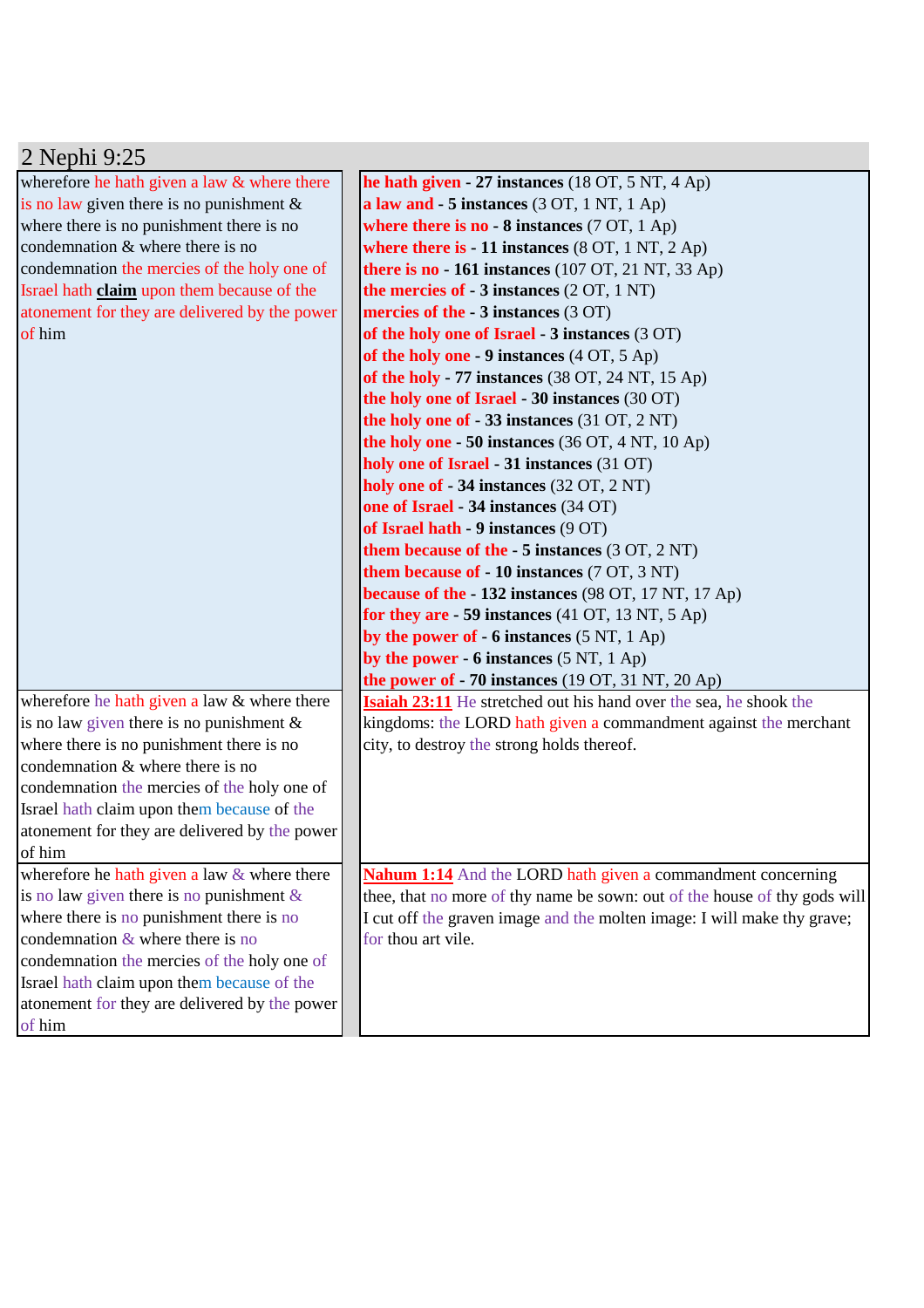| wherefore he hath given a law $&$ where there | 2 Esdras 5:27 And among all the multitudes of people thou hast gotten         |
|-----------------------------------------------|-------------------------------------------------------------------------------|
| is no law given there is no punishment $\&$   | thee one people: and unto this people, whom thou lovedst, thou gavest a       |
| where there is no punishment there is no      | law that is approved of all.                                                  |
| condemnation $&$ where there is no            |                                                                               |
| condemnation the mercies of the holy one of   |                                                                               |
| Israel hath claim upon them because of the    |                                                                               |
| atonement for they are delivered by the power |                                                                               |
| of him                                        |                                                                               |
| wherefore he hath given a law $&$ where there | <b>Ecclesiasticus 8:16</b> Strive not with an angry man, and go not with him  |
| is no law given there is no punishment $\&$   | into a solitary place: for blood is as nothing in his sight, and where there  |
| where there is no punishment there is no      | is no help, he will overthrow thee.                                           |
| condemnation $\&$ where there is no           |                                                                               |
| condemnation the mercies of the holy one of   |                                                                               |
| Israel hath claim upon them because of the    |                                                                               |
| atonement for they are delivered by the power |                                                                               |
| of him                                        |                                                                               |
| wherefore he hath given a law & where there   | <b>Romans 5:13</b> (For until the law sin was in the world: but sin is not    |
| is no law given there is no punishment $\&$   | imputed when there is no law.                                                 |
| where there is no punishment there is no      |                                                                               |
| condemnation & where there is no              |                                                                               |
| condemnation the mercies of the holy one of   |                                                                               |
| Israel hath claim upon them because of the    |                                                                               |
| atonement for they are delivered by the power |                                                                               |
| of him                                        |                                                                               |
| wherefore he hath given a law & where there   | Galatians 5:23 Meekness, temperance: against such there is no law.            |
| is no law given there is no punishment $\&$   |                                                                               |
| where there is no punishment there is no      |                                                                               |
| condemnation & where there is no              |                                                                               |
| condemnation the mercies of the holy one of   |                                                                               |
| Israel hath claim upon them because of the    |                                                                               |
| atonement for they are delivered by the power |                                                                               |
| of him                                        |                                                                               |
| wherefore he hath given a law $&$ where there | <b>Psalm 89:1</b> {Maschil of Ethan the Ezrahite.} I will sing of the mercies |
| is no law given there is no punishment $\&$   | of the LORD for ever: with my mouth will I make known thy                     |
| where there is no punishment there is no      | faithfulness to all generations.                                              |
| condemnation & where there is no              |                                                                               |
| condemnation the mercies of the holy one of   |                                                                               |
| Israel hath claim upon them because of the    |                                                                               |
| atonement for they are delivered by the power |                                                                               |
| of him                                        |                                                                               |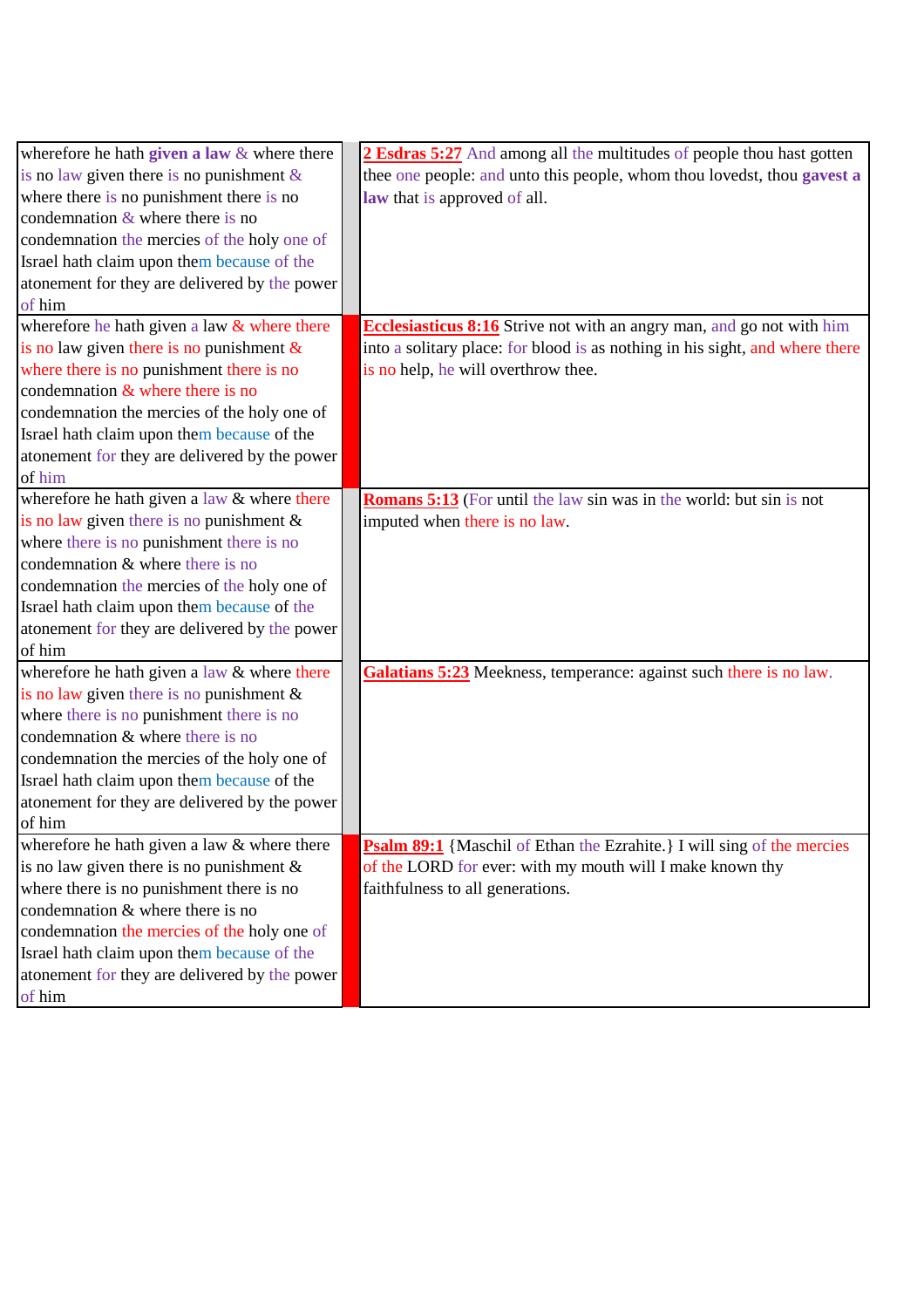| wherefore he hath given a law $&$ where there | <b>Isaiah 41:20</b> That they may see, and know, and consider, and understand     |
|-----------------------------------------------|-----------------------------------------------------------------------------------|
| is no law given there is no punishment $\&$   | together, that the hand of the LORD hath done this, and the Holy One of           |
| where there is no punishment there is no      | Israel hath created it.                                                           |
| condemnation $&$ where there is no            |                                                                                   |
| condemnation the mercies of the holy one of   |                                                                                   |
| Israel hath claim upon them because of the    |                                                                                   |
| atonement for they are delivered by the power |                                                                                   |
| of him                                        |                                                                                   |
| wherefore he hath given a law & where there   | <b>Ezra 3:3</b> And they set the altar upon his bases; for fear was upon them     |
| is no law given there is no punishment $\&$   | because of the people of those countries: and they offered burnt                  |
| where there is no punishment there is no      | offerings thereon unto the LORD, even burnt offerings morning and                 |
| condemnation $&$ where there is no            | evening.                                                                          |
| condemnation the mercies of the holy one of   |                                                                                   |
| Israel hath claim upon them because of the    |                                                                                   |
| atonement for they are delivered by the power |                                                                                   |
| of him                                        |                                                                                   |
| wherefore he hath given a law $&$ where there | <b>Isaiah 66:4</b> I also will choose their delusions, and will bring their fears |
| is no law given there is no punishment $\&$   | upon them; because when I called, none did answer; when I spake, they             |
| where there is no punishment there is no      | did not hear: but they did evil before mine eyes, and chose that in which         |
| condemnation $&$ where there is no            | I delighted not.                                                                  |
| condemnation the mercies of the holy one of   |                                                                                   |
| Israel hath claim upon them because of the    |                                                                                   |
| atonement for they are delivered by the power |                                                                                   |
| of him                                        |                                                                                   |
| wherefore he hath given a law & where there   | <b>Numbers 5:8</b> But if the man have no kinsman to recompense the               |
| is no law given there is no punishment $\&$   | trespass unto, let the trespass be recompensed unto the LORD, even to             |
| where there is no punishment there is no      | the priest; beside the ram of the atonement, whereby an atonement shall           |
| condemnation & where there is no              | be made for him.                                                                  |
| condemnation the mercies of the holy one of   |                                                                                   |
| Israel hath claim upon them because of the    |                                                                                   |
| atonement for they are delivered by the power |                                                                                   |
| of him                                        |                                                                                   |
| wherefore he hath given a law $&$ where there | <b>Job 22:30</b> He shall deliver the island of the innocent: and it is delivered |
| is no law given there is no punishment $\&$   | by the pureness of thine hands.                                                   |
| where there is no punishment there is no      |                                                                                   |
| condemnation $&$ where there is no            |                                                                                   |
| condemnation the mercies of the holy one of   |                                                                                   |
| Israel hath claim upon them because of the    |                                                                                   |
| atonement for they are delivered by the       |                                                                                   |
| power of him                                  |                                                                                   |